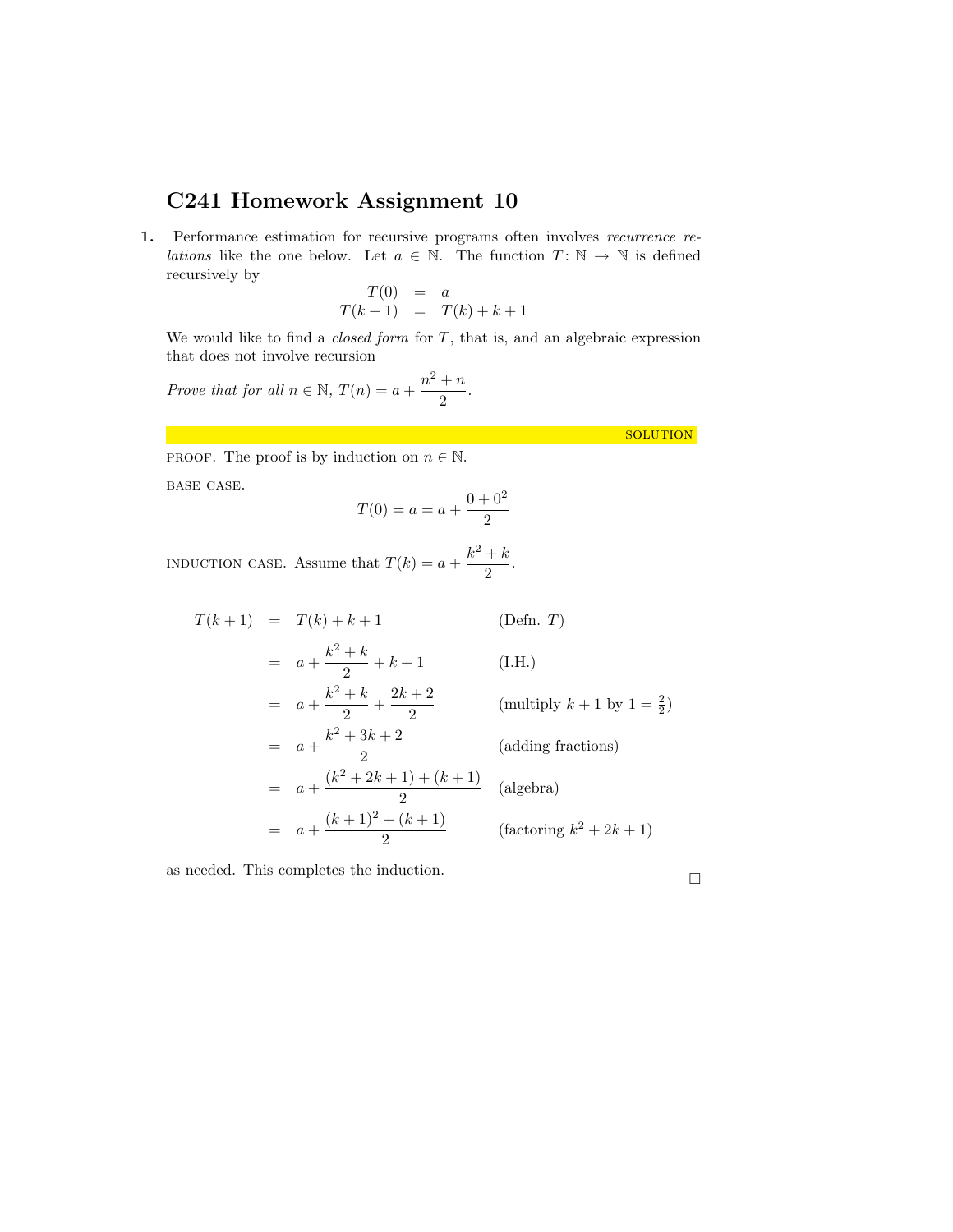- 2. Using the definition of  $V_3$ , check that the expression shown in Example 8.3 evaluates to 17. Then evaluate the following words of  $L_3$ :
	- (a)  $\#$  \$ 3 # 8 9 \$ 2 5 (b) # # # \$ 3 4 5 6 7 (c)  $\# 3 \# 4 \# 5 \$ 6 7$

solution

(a)

$$
\mathcal{V}_3[
$$
 # \$3 # 8 9 \$ 2 5]  
\n
$$
\stackrel{2a}{=} \mathcal{V}_3[
$$
 \$3 # 8 9] +  $\mathcal{V}_3$  [ \$2 5]  
\n
$$
\stackrel{2b}{=} \mathcal{V}_3[
$$
 \$3 # 8 9] + ( $\mathcal{V}_3$ [2] ×  $\mathcal{V}_3$ [5])  
\n
$$
\stackrel{2b}{=} (\mathcal{V}_3[3] \times \mathcal{V}_3[
$$
 # 8 9]) + ( $\mathcal{V}_3$ [2] ×  $\mathcal{V}_3$ [5])  
\n
$$
\stackrel{2b}{=} (\mathcal{V}_3[3] \times (\mathcal{V}_3[8] + \mathcal{V}_3[9])) + (\mathcal{V}_3[2] \times \mathcal{V}_3[5])\n
$$
\stackrel{1}{=} (3 \times (8 + 9)) + (2 \times 5)\n= 66
$$
$$

(b)

$$
\mathcal{V}_3\left[\begin{array}{c}\n\text{# } \# \# \# \$3\ 4\ 5\ 6\ 7\n\end{array}\right]
$$
\n
$$
\stackrel{2a}{=} \mathcal{V}_3\left[\begin{array}{c}\n\text{# } \# \$3\ 4\ 5\ 6\right] + \mathcal{V}_3[7]
$$
\n
$$
\stackrel{2a}{=} \left(\mathcal{V}_3\left[\begin{array}{c}\n\text{# } \$3\ 4\ 5\right] + \mathcal{V}_3[6]\right) + \mathcal{V}_3[7]
$$
\n
$$
\stackrel{2a}{=} \left(\left(\mathcal{V}_3\left[\begin{array}{c}\n\text{$} \$3\ 4\right] + \mathcal{V}_3[5]\right) + \mathcal{V}_3[6]\right) + \mathcal{V}_3[7]
$$
\n
$$
\stackrel{2a}{=} \left(\left((\mathcal{V}_3[3] \times \mathcal{V}_3[4]) + \mathcal{V}_3[5]\right) + \mathcal{V}_3[6]\right) + \mathcal{V}_3[7]
$$
\n
$$
\stackrel{1}{=} \left(((3 \times 4) + 5) + 6\right) + 7
$$
\n
$$
= 30
$$

(c)

## $V_3$   $\left[$  #  $3$  # 4 # 5 \$ 6 7]

$$
\begin{aligned}\n\stackrel{2a}{=} & \mathcal{V}_3[3] + \mathcal{V}_3[\frac{\text{# }4 \text{ # }5 \text{ $6 7$}]}{2a} \\
& \mathcal{V}_3[3] + (\mathcal{V}_3[4] + \mathcal{V}_3[\frac{\text{# }5 \text{ $6 7$}]}{2a} \\
& \mathcal{V}_3[3] + (\mathcal{V}_3[4] + (\mathcal{V}_3[5] + \mathcal{V}_3[\frac{\text{ $6 7$}]}{2a}]) \\
& \stackrel{2b}{=} \mathcal{V}_3[3] + (\mathcal{V}_3[4] + (\mathcal{V}_3[5] + (\mathcal{V}_3[6] \times \mathcal{V}_3[7])) \\
& \stackrel{1}{=} 3 + (4 + (5 + (6 \times 7)))\n\end{aligned}
$$

= 54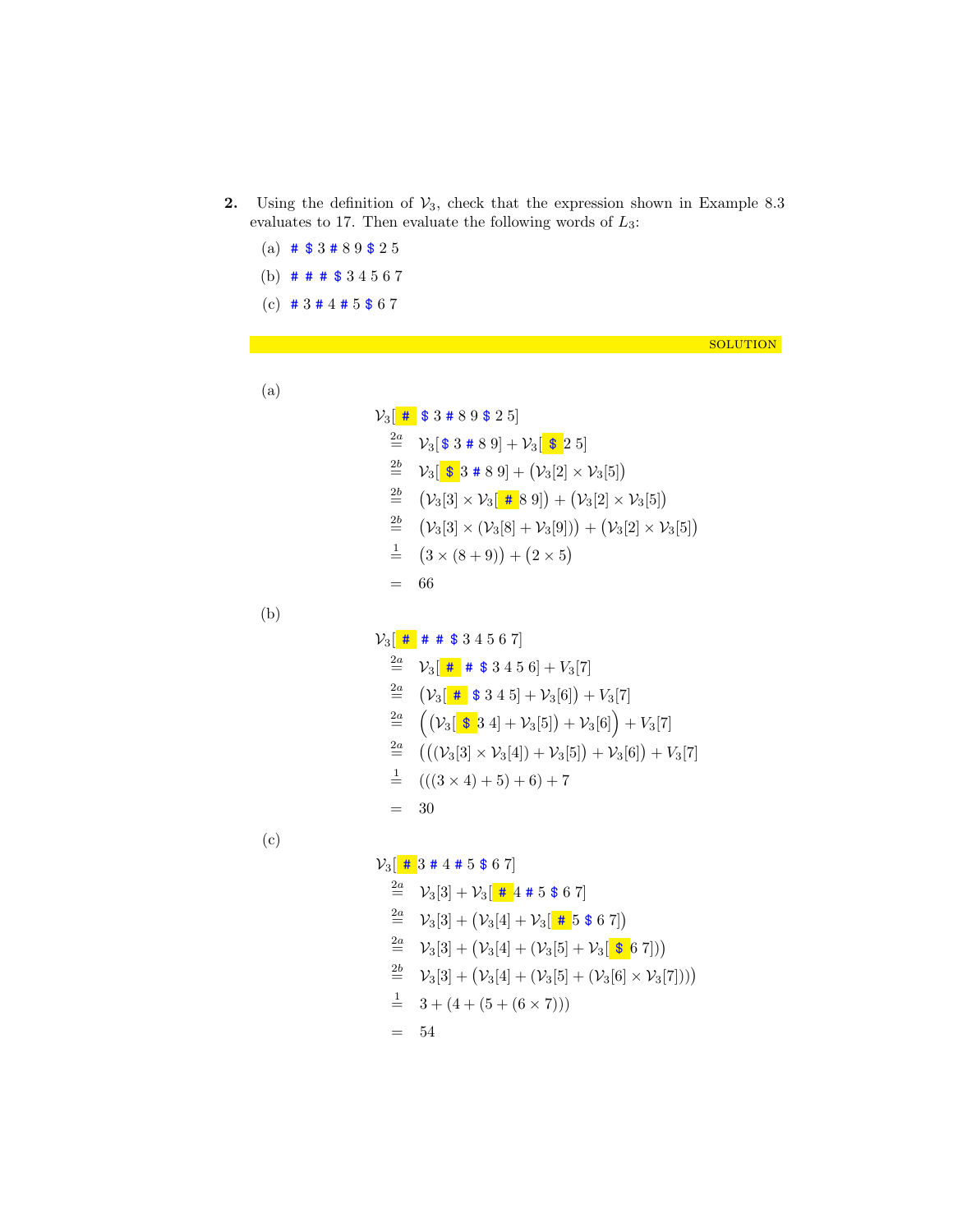## **3.** Consider the following language,  $L_4 \subseteq V^+$ , for  $V = \mathbb{N} \cup \{ * , * \}$ .

| $L_4 \subset V^+$                                            |
|--------------------------------------------------------------|
| 1. $\mathbb{N} \subset L_4$                                  |
| 2a. $u, v \in L_4 \Rightarrow # u v \in L_4$                 |
| 2b. $u, v \in L_4 \Rightarrow u v \; \mathbf{\$} \; \in L_4$ |
| 3. nothing else                                              |

Define an interpretation function for  $L_4$  under which ' $\#$ ' stands for addition and ' \$ ' for multiplication.

|    |                                                       | SOLUTION                                                                 |
|----|-------------------------------------------------------|--------------------------------------------------------------------------|
|    | $L_4 \subset V^+$                                     | $\mathcal{V}_4\colon L_4\to\mathbb{N}$                                   |
| 1. | $\mathbb{N} \subseteq L_A$                            | $\mathcal{V}_4[k] = k$ , for $k \in \mathbb{N}$                          |
|    | 2a. $u, v \in L_4 \Rightarrow \# u, v \in L_4$        | $\mathcal{V}_4[\# u \ v] = \mathcal{V}_4[u] + \mathcal{V}_4[v]$          |
|    | 2b. $u, v \in L_4 \Rightarrow u v \mathbf{S} \in L_4$ | $\mathcal{V}_4[u \ v \ $ \ ] = \mathcal{V}_4[u] \times \mathcal{V}_4[v]$ |
| 3. | nothing else                                          |                                                                          |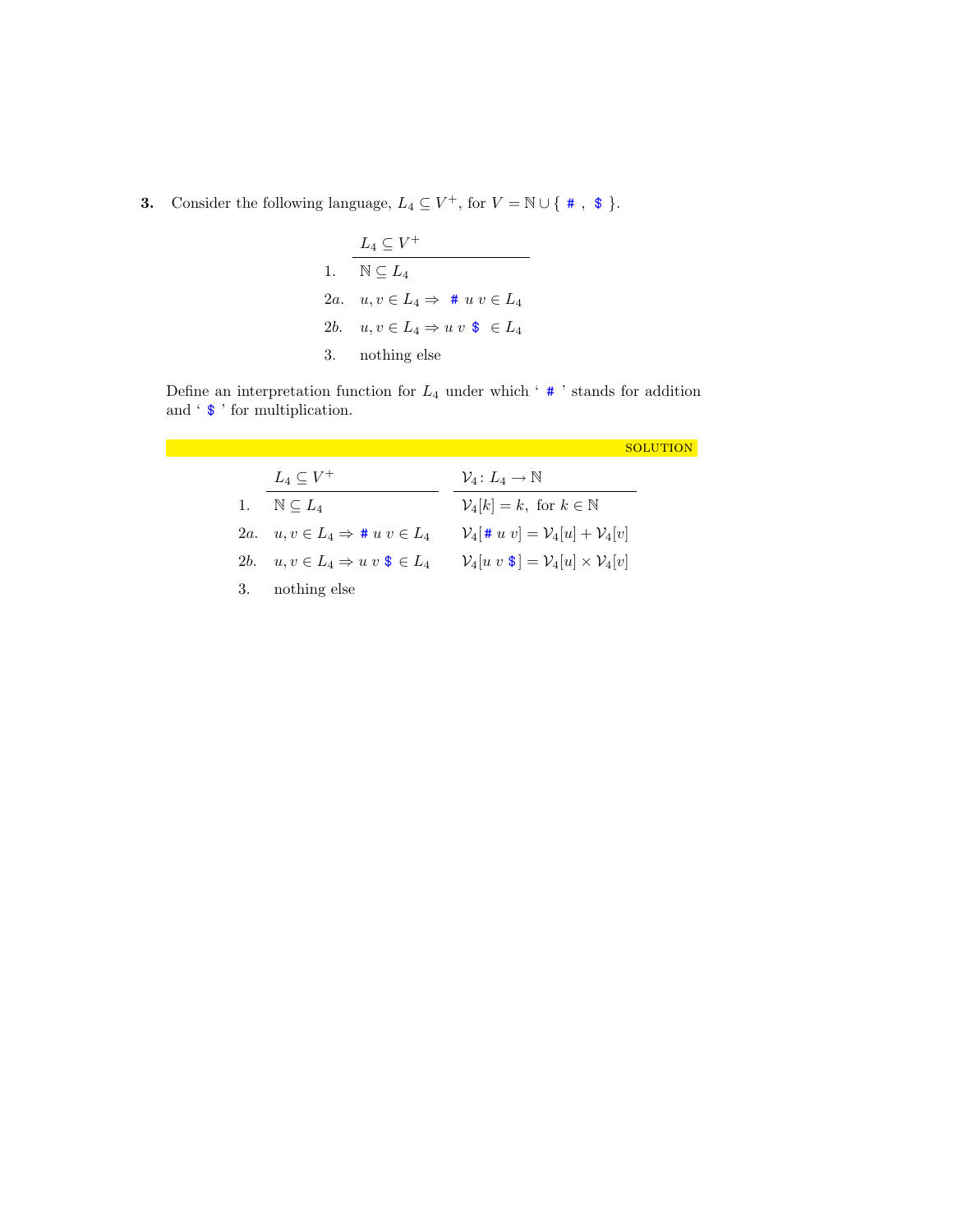(a)  $\#$   $\#$  2 3 4 \$ 4 (b)  $\# 23 \$ 45 \$$ (c) 2 # 3 # 5 \$ 6 (d)  $2 \# 3 \# 5 \$ 6$ (e) 2 3 # 4 # 5 6 \$ 7 \$ \$ (f)  $1 \# 2 \ 3 \ 4 \ 5 \ 6 \$  \$ 7 8 \$ \$ 9 \$ **SOLUTION** The subscript on  $V_4$  is omitted below. (a)  $V[$  #  $\#$  234 \$ 4]  $\stackrel{2a}{=} \mathcal{V}[\# 234 \; \$ \; ] + \mathcal{V}[4]$  $\sum_{i=1}^{2b}$  ( $V[$  # 23]  $\times$   $V[4]) + V[4]$  $\stackrel{2a}{=} ((\mathcal{V}[2] + \mathcal{V}[3]) \times \mathcal{V}[4]) + \mathcal{V}[4]$  $\frac{1}{2}((2+3)\times4)+4$  $= 24$ (b)  $V[ # 23 $ 45 ]$  $\stackrel{2b}{=} \mathcal{V}[\# 23 \; \$ \; 4] \times \mathcal{V}[5]$  $\stackrel{2a}{=} (\nu[23 \; \$ \; ] + \nu[4]) \times \nu[5]$  $\stackrel{2b}{=} ((\mathcal{V}[2] \times \mathcal{V}[3]) + \mathcal{V}[4]) \times \mathcal{V}[5]$  $\frac{1}{2} ((2 \times 3) + 4) \times 5$  $\stackrel{x}{=} 50$ or  $V$   $\neq$  23 \$ 45 \$  $\stackrel{2a}{=}$   $\mathcal{V}[23 \; $| + \mathcal{V}[45 \; $|]$  $\stackrel{2b}{=} (\mathcal{V}[2]\times\mathcal{V}[3]) + (\mathcal{V}[4]\times\mathcal{V}[5])$  $\frac{1}{2} (2 \times 3) + (4 \times 5)$  $= 26$ (c) 2 # 3 # 5 \$ 6  $\notin L_4$ (d) 2 # 3 # 5 \$ 6  $\notin L_4$ (e)  $V[23 \# 4 \# 56 \$ 7 \$$  $\stackrel{2b}{=}$   $V[2] \times V[3 + 4 + 56 + 7 + ]$  $\stackrel{2b}{=} \mathcal{V}[2] \times (\mathcal{V}[3 + 4 + 56 +] \times \mathcal{V}[7])$  $\stackrel{2b}{=} \mathcal{V}[2]\times ((\mathcal{V}[3]\times \mathcal{V}[$  # 4 # 56])  $\times \mathcal{V}[7])$  $\stackrel{2a}{=} \mathcal{V}[2] \times ((\mathcal{V}[3] \times (\mathcal{V}[4] + \mathcal{V}[ # 56])) \times \mathcal{V}[7])$  $\stackrel{2a}{=} \mathcal{V}[2] \times ((\mathcal{V}[3] \times (\mathcal{V}[4] + (\mathcal{V}[5] + \mathcal{V}[6]))) \times \mathcal{V}[7])$  $\frac{1}{2}$  2 × ((3 × (4 + (5 + 6))) × 7)  $= 630$ or  $V[23 \# 4 \# 56 \$ 7 \$ 1]$  $\stackrel{2b}{=}$   $V[2] \times V[3 + 4 + 56 + 7 + ]$  $\stackrel{2b}{=}$   $V[2] \times (V[3] \times V[$  # 4 # 56 \$ 7])  $\stackrel{2b}{=}$   $V[2] \times (V[3] \times (V[4] + V[ # 56 $ 7]))$  $\stackrel{2b}{=} \mathcal{V}[2] \times (\mathcal{V}[3] \times (\mathcal{V}[4] + (\mathcal{V}[56 \; \$] + \mathcal{V}[7]))$  $\stackrel{2b}{=} \mathcal{V}[2] \times (\mathcal{V}[3] \times (\mathcal{V}[4] + ((\mathcal{V}[5] \times \mathcal{V}[6]) + \mathcal{V}[7]))$  $\frac{1}{2}$  2 × (3 × (4 + ((5 × 6) + 7)))  $= 246$ 

4. Determine whether the following words are in  $L_4$ , and if so evaluate them:

(f) 1 # # 2 3 4 5 6 \$ 7 8 \$ \$ 9 \$  $\notin L_4$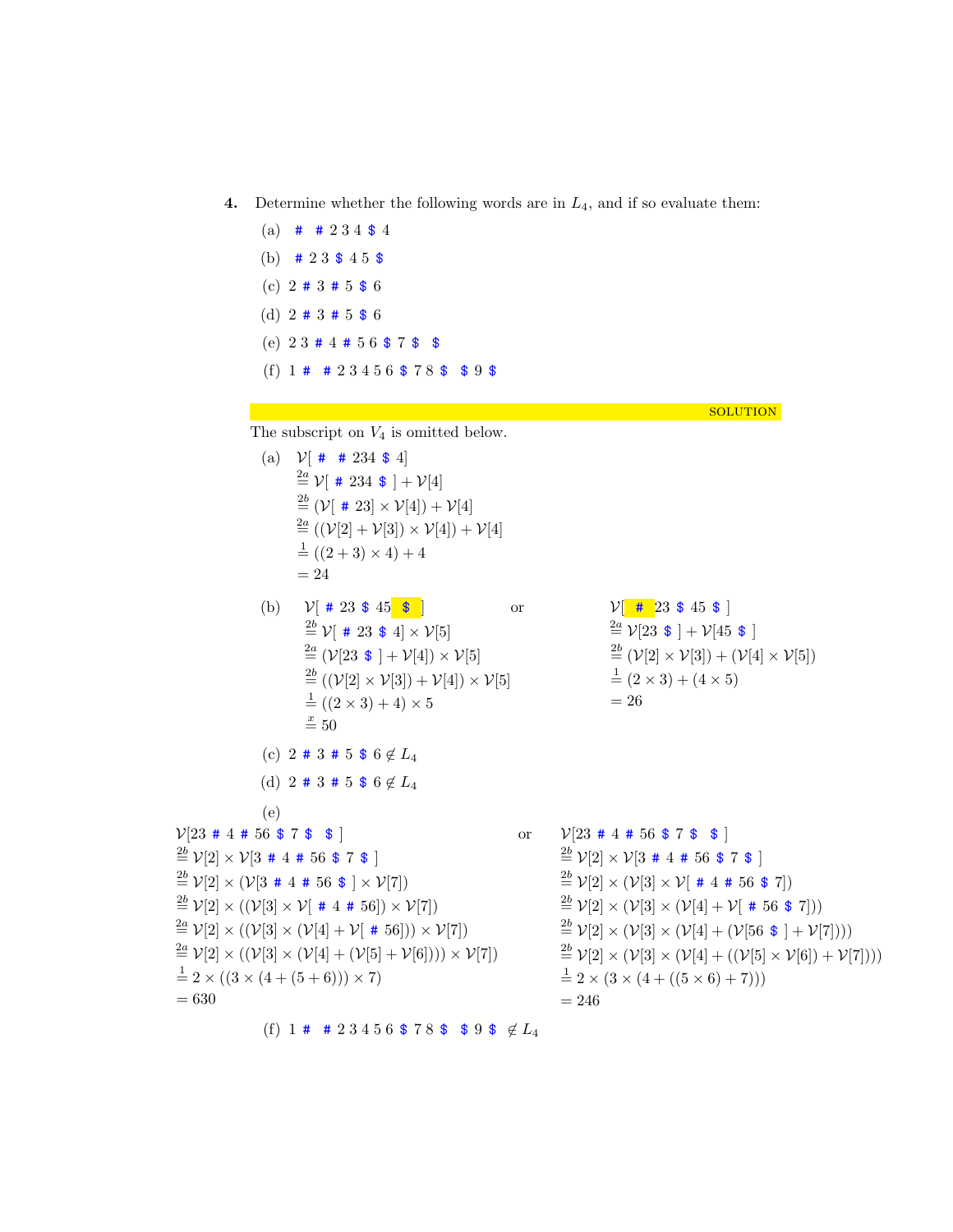5. A language TERM of Boolean terms and their meaning  $\mathcal T$  are defined below.  $\mathcal{B} = \langle \{0, 1\}; \wedge, \vee, \neg; =; 0, 1 \rangle.$ 

| $IVS = \{a, b, c, \}$                                    | $ENV = {\sigma   \sigma : IVS \rightarrow {1,0}}$                                                |
|----------------------------------------------------------|--------------------------------------------------------------------------------------------------|
| $TERM \subseteq (IVS \cup \{ +, \ldots, ) \}^*$          | $T: ENV \times TERM \rightarrow \{1,0\}$                                                         |
| 1a. $0 \in TERM$                                         | $T\sigma$ [0] = 0                                                                                |
| 1b. $\mathbf{1} \in \text{TERM}$                         | $T\sigma$ [1] = 1                                                                                |
| 1c. $IVS \subseteq TERM$                                 | $\mathcal{T}\sigma[v] = \sigma(v)$ for $v \in IVS$                                               |
| 2a. $t \in TERM \Rightarrow -t \in TERM$                 | $\mathcal{T}\sigma$ [ -t] = $\neg \mathcal{T}\sigma$ [t]                                         |
| 2b. $t_1, t_2 \in TERM \Rightarrow (t_1 + t_2) \in TERM$ | $\mathcal{T}\sigma[(t_1+t_2)] = \mathcal{T}\sigma[t_1] \vee \mathcal{T}\sigma[t_2]$              |
| 2b. $t_1, t_2 \in TERM \Rightarrow (t_1 * t_2) \in TERM$ | $\mathcal{T}\sigma$ $(t_1 * t_2)$ = $\mathcal{T}\sigma$ $[t_1] \wedge \mathcal{T}\sigma$ $[t_2]$ |

The *DeMorgan Dual* of  $T \in TERM$  is obtained by switching all '0's and '1's; switching all ' $+$ 's and ' $*$ 's; and inserting a ' $-$ ' just before every variable symbol. For instance, the DeMorgan Dual of

 $-(a * b) + ((c + 0) * (-b + a))$ 

is

 $-(-a + -b) * ((-c * 1) + (-b * -a))$ 

- (a) Define a recursive function  $\mathcal{D}: \text{TERM} \rightarrow \text{TERM}$  that gives the DeMorgan Dual of any  $T \in TERM$ .
- (b) Prove that the DeMorgan Dual of a term is its logical negation: For all  $\sigma \in ENV$  and  $T \in TERM$ ,  $\mathcal{T}\sigma[\mathcal{D}[T]] = \neg \mathcal{T}\sigma[T]$ .

solution

- (a) 1a.  $\mathcal{D}[0] = 1$ 1b.  $\mathcal{D} \begin{bmatrix} 1 \end{bmatrix} = 0$ 1c.  $\mathcal{D}[v]$  =  $-v, v \in IVS$ 2a.  $\mathcal{D}[-T]$  =  $-\mathcal{D}[T]$ 2b.  $\mathcal{D} \left[ (T_1 + T_2) \right] = (\mathcal{D} \left[ T_1 \right] * \mathcal{D} \left[ T_2 \right])$ 2c.  $\mathcal{D} \left[ \left( T_1 \ast T_2 \right) \right] = \left( \mathcal{D} \left[ T_1 \right] + \mathcal{D} \left[ T_2 \right] \right)$
- (b) CLAIM B. For all  $\sigma \in ENV$  and  $T \in TERM$ ,  $\mathcal{T}\sigma[\mathcal{D}[T]] = \neg \mathcal{T}\sigma[T]$ .

PROOF. The proof is by induction on  $u \in \text{TERM}$ ,  $H[t] \equiv \mathcal{T} \sigma [\mathcal{D}[t]] =$  $\neg \mathcal{T} \sigma[t].$ 

base case.

(0)  $\mathcal{T}\sigma[\mathcal{D}[0]] \stackrel{D1}{=} \mathcal{T}\sigma[\mathbf{1}] \stackrel{T1}{=} 1 = \neg 0 \stackrel{T1}{=} \neg(\mathcal{T}\sigma[\mathbf{0}])$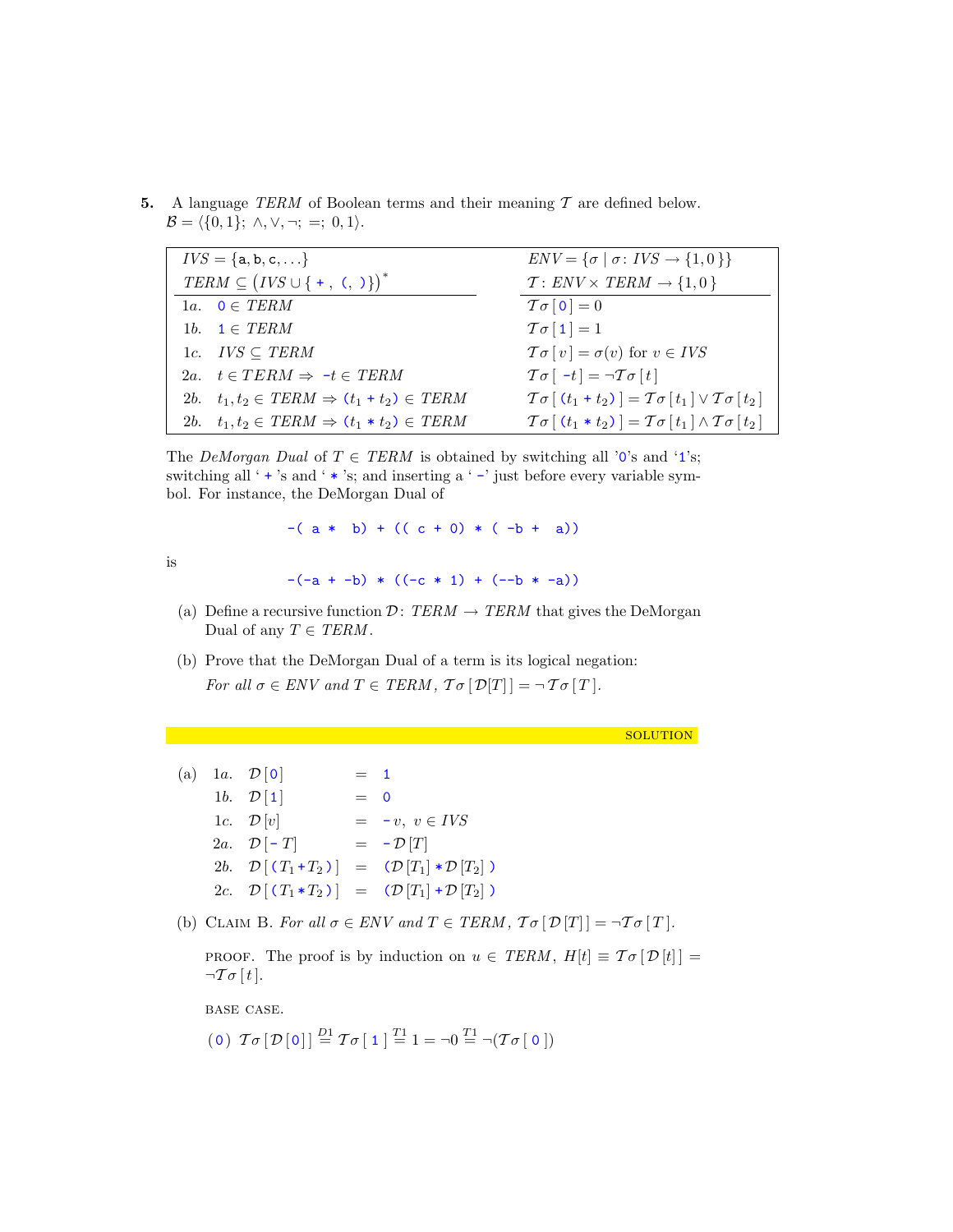$$
(1) \ \mathcal{T}\sigma[\mathcal{D}[1]] \stackrel{D1}{=} \mathcal{T}\sigma[\ 0] \stackrel{T1}{=} 0 = \neg 1 \stackrel{T1}{=} \neg(\mathcal{T}\sigma[\ 1])
$$

$$
(v) \ \mathcal{T}\sigma[\mathcal{D}[v]] \stackrel{D1}{=} \mathcal{T}\sigma[\ -v] \stackrel{T2}{=} \neg\mathcal{T}\sigma[v] \stackrel{D1}{=} \neg\sigma(v) \stackrel{T1}{=} \neg(\mathcal{T}\sigma[v])
$$

induction. Induction cases are all straighforward applications of DeMorgan's Law.

$$
(\neg) \ \mathcal{T}\sigma[\mathcal{D}[-t]] \stackrel{D2}{=} \mathcal{T}\sigma[-\mathcal{D}[t]] \stackrel{T2}{=} \neg \mathcal{T}\sigma[\mathcal{D}[t]] \stackrel{IH}{=} \neg(\neg \mathcal{T}\sigma[t]) \stackrel{T2}{=} \neg(\neg \mathcal{T}\sigma[t])
$$
\n
$$
(\neg)
$$
\n
$$
\mathcal{T}\sigma[\mathcal{D}[t_1+t_2]]
$$
\n
$$
\stackrel{D2}{=} \mathcal{T}\sigma[\mathcal{D}[t_1]*\mathcal{D}[t_2]]
$$
\n
$$
\stackrel{T2}{=} \mathcal{T}\sigma[\mathcal{D}[t_1]] \land \mathcal{T}\sigma[\mathcal{D}[t_2]]
$$
\n
$$
\stackrel{IH}{=} (\neg \mathcal{T}\sigma[t_1] \land \mathcal{T}\sigma[\mathcal{D}[t_2]]
$$
\n
$$
\stackrel{IH}{=} (\neg \mathcal{T}\sigma[t_1]) \land (\neg \mathcal{T}\sigma[t_2])
$$
\n
$$
\stackrel{DM}{=} \neg(\mathcal{T}\sigma[t_1] \lor \mathcal{T}\sigma[t_2])
$$
\n
$$
\stackrel{T2}{=} \neg(\mathcal{T}\sigma[t_1+t_2]
$$

 $(*)$  Similar to case  $(+)$ .

 $\hfill \square$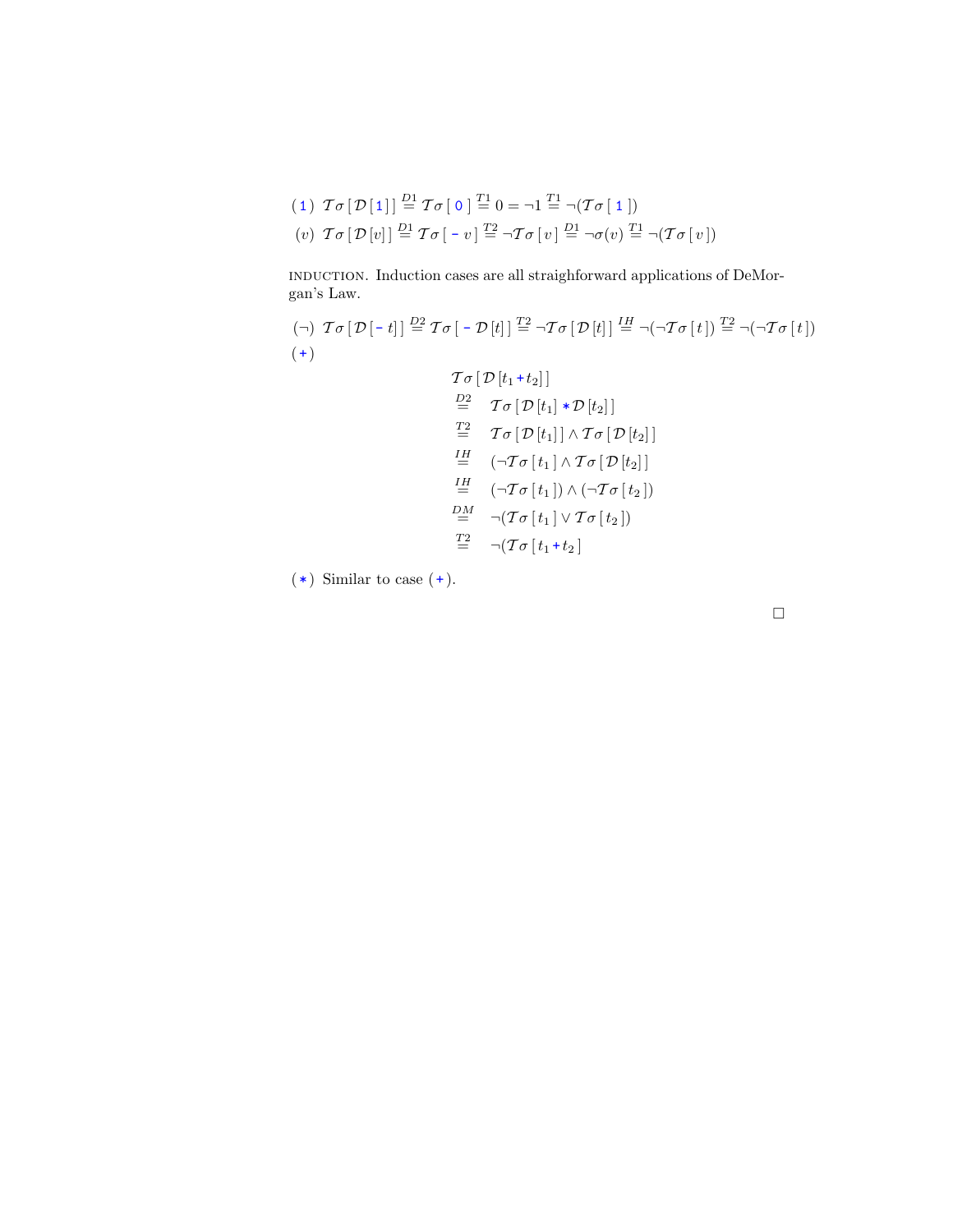6. Chapter 8 briefly outlines of the proof of the Substitution Lemma (Lemma [8.2,](#page-0-0) p. [150\)](#page-0-0) for the language prop of propositional formulas (Fig. [8.2,](#page-0-0) p. [147\)](#page-0-0).

**Substution Lemma.** Let S be a substitution and  $\sigma$  an environment. Define a new environment  $\sigma'$  as follows:

$$
\sigma'(v) = \mathcal{P}\sigma\left[\mathcal{S}(v)\right] \text{ for } v \in IVS
$$

Then for all PROPs  $P$ ,

$$
\mathcal{P}\sigma'[P] = \mathcal{P}\sigma[\mathcal{S}[P]]
$$

proof. The proof is a straightforward structural induction on prop. The inductive cases hold because the operations are functions. The interesting base case is the one for a variable  $v \in IVS$ . In that case, we have

 $\mathcal{P}\sigma'[v] = \mathcal{P}\sigma[\mathcal{S}[v]]$ 

which is exactly what we need to make the theorem true.  $\hfill \Box$ 

Write a detailed outline of the proof, stating all the cases that need to be proved. You do not need to complete the proofs.

**SOLUTION** 

Let  $S$ ,  $\sigma$ , and  $\sigma'$  be given as stated.

(base cases)

$$
1\text{a }\mathcal{P}\sigma'\left[\mathbf{0}\right]=\mathcal{P}\sigma\left[\mathcal{S}\left[\mathbf{0}\right]\right].
$$

$$
1\mathrm{b}\ \mathcal{P}\sigma'[1] = \mathcal{P}\sigma[\mathcal{S}[1]].
$$

1c  $\forall x \in P \text{VAR}: \mathcal{P} \sigma'[x] = \mathcal{P} \sigma[\mathcal{S}[x]].$ 

(induction cases)

$$
2a \text{ If } \mathcal{P}\sigma'[u] = \mathcal{P}\sigma[\mathcal{S}[u]] \text{ then } \mathcal{P}\sigma'[(u)] = \mathcal{P}\sigma[\mathcal{S}[(u)]].
$$

2b If 
$$
\mathcal{P}\sigma'[u] = \mathcal{P}\sigma[\mathcal{S}[u]]
$$
 then  $\mathcal{P}\sigma'[-u] = \mathcal{P}\sigma[\mathcal{S}[-u]].$ 

- 2c If  $\mathcal{P}\sigma'[u] = \mathcal{P}\sigma[\mathcal{S}[u]]$  and  $\mathcal{P}\sigma'[v] = \mathcal{P}\sigma[\mathcal{S}[v]]$  then  $\mathcal{P}\sigma'[u\&v] = \mathcal{P}\sigma[\mathcal{S}[u\&v]]$ .
- 2d If  $p \sigma' [u] = p \sigma [\mathcal{S}[u]]$  and  $p \sigma' [v] = p \sigma [\mathcal{S}[v]]$  then  $p \sigma' [u \mid v] = p \sigma [\mathcal{S}[u \mid v]]$ .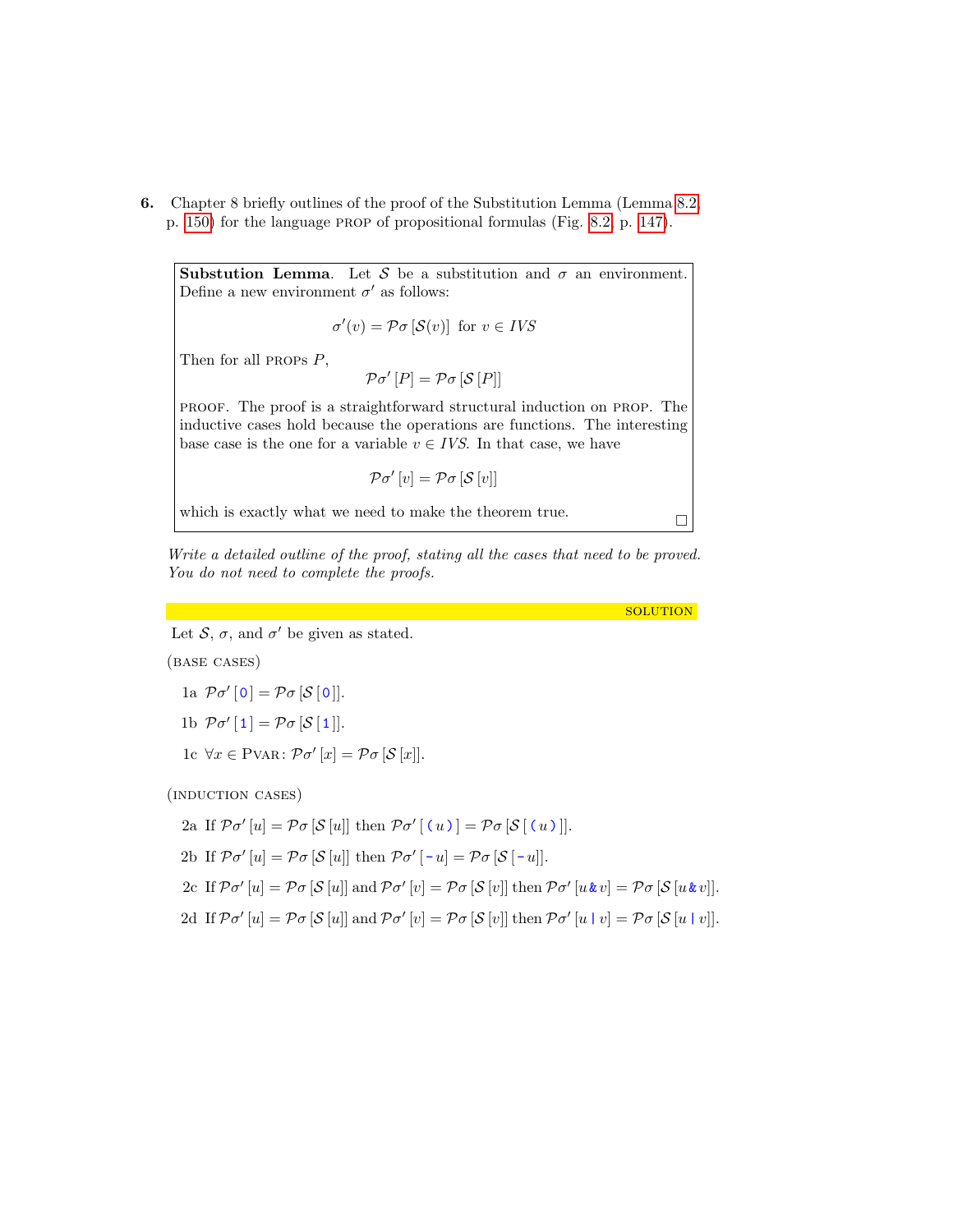7. Let  $F \equiv p \wedge (q \vee r)$ . Perform the following substitutions

(a) 
$$
F\begin{bmatrix}r, q, p\\p, q, r\end{bmatrix}
$$
  
\n(b)  $F\begin{bmatrix}p\vee r\\p\end{bmatrix}$   
\n(c)  $F\begin{bmatrix}p\vee r, q \Rightarrow r\\p, r\end{bmatrix}$   
\n(d)  $\left(F\begin{bmatrix}p\vee r\\p\end{bmatrix}\right)\begin{bmatrix}q\\p\end{bmatrix}$   
\n(e)  $\left(F\begin{bmatrix}q\\p\end{bmatrix}\right)\begin{bmatrix}p\vee r\\p\end{bmatrix}$ 

## solution is a set of the contract of  $\mathcal{S}$  . The contract of the contract of  $\mathcal{S}$  solution

- (a)  $F\begin{bmatrix}r, q, p\\p, q, r\end{bmatrix} \equiv r \wedge (q \vee p).$
- (b)  $F\left[\begin{array}{c}p\vee r\\ n\end{array}\right]$ p  $\Big] \equiv (p \vee r) \wedge (q \vee r).$
- (c)  $F\begin{bmatrix} p\vee r, q \Rightarrow r \\ p, & r \end{bmatrix} \equiv (p\vee r) \wedge (q\vee (q \Rightarrow r)).$

(d) 
$$
\left(F\begin{bmatrix}p\vee r\\ p\end{bmatrix}\right)\begin{bmatrix}q\\ p\end{bmatrix}\equiv (q\vee r)\wedge (q\vee r).
$$

(e) 
$$
\left(F\begin{bmatrix} q \\ p \end{bmatrix}\right)\begin{bmatrix} p \vee r \\ p \end{bmatrix} \equiv q \wedge (q \vee r).
$$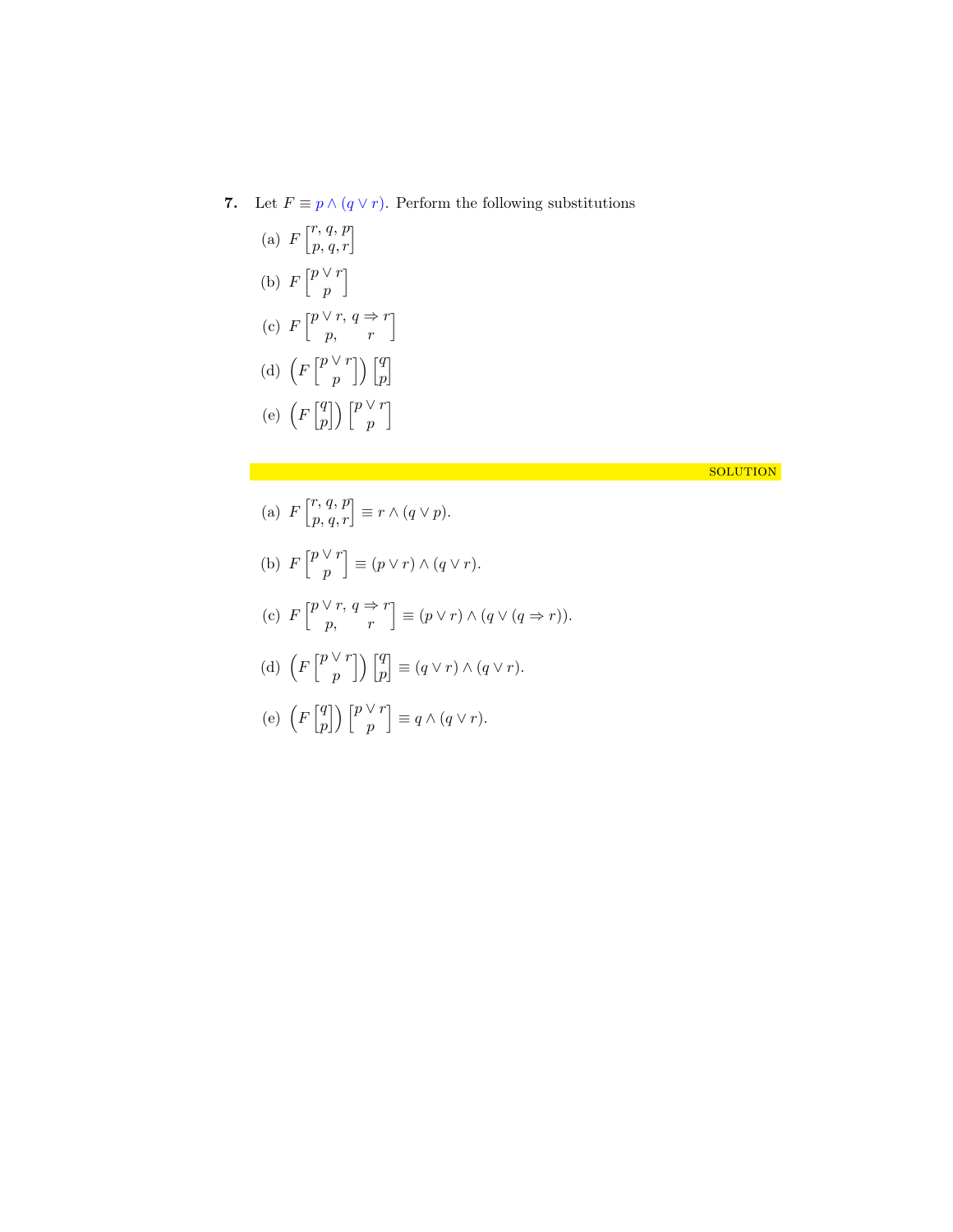8. Given a program fragment

```
{PRE}while TEST do \{INV\} BODY
\{POST\}
```
The Theorem on Loop Invariants from Chapter 5 implies that to prove assertion post holds after the while-loop executes, it suffices to prove three things:

1. INITIALIZATION:  $PRE \Rightarrow INV$ .

Assertion inv must hold when the program first reaches the loop, so whatever condition PRE that does hold must imply POST also holds.

2. INVARIANCE:  $\{INV \wedge TEST\}$ BODY $\{INV\}$ 

If assertion INV holds and the loop TEST is true, then after executing the loop BODY, INV will again hold.

3. TERMINATION: INV  $\land \neg TEST \Rightarrow INV$ .

When (and if) the loop terminates, INV will be true and the loop TEST will have failed. These two conditions should imply that the final assertion, post, also holds.

In the program to the right, the final assertion states that program variable  $x$  holds the greatest common divisor of A and B.

Write down exactly what must be proven to verify this program and do the proofs. If you are not able to finish the proofs, clearly indicate what is left to be proven.

 ${x = A \in \mathbb{N} \land y = B \in \mathbb{N}}$ while  $x \neq y$  do  $\{\gcd(x, y) = \gcd(A, B)\}\$ if  $x < y$ then  $y := y - x$ else  $x:= x - y$  ${x = \gcd(A, B)}$ 

**SOLUTION** 

1. INITIALIZATION: If  $x = A$  and  $y = B$  then  $gcd(x, y) = gcd(A, B)$ .

proof. This follows immediately by substitution of equals for equals.

2. INVARIANCE: If  $gcd(x, y) = gcd(A, B)$  and  $x \neq y$  then after executing

if  $x < y$  then  $y := y - x$  else $x := x - y$ 

it will again be the case that  $gcd(x, y) = gcd(A, B)$ .

proof: There are two cases to consider:

A. If  $x < y$  then BODY assigns  $y-x$  to y, so we must show that  $gcd(x, y-\alpha)$  $x) = \gcd(x, y).$ 

Toward this end, let  $d = \gcd(x, y)$ . Since d divides  $x, x = d \cdot q_x$  for some  $q_x$ . Likewise,  $y = d \cdot q_y$  for some  $q_y$ . Hence,  $y - x = d \cdot q_y - d \cdot q_x =$  $d \cdot (q_y - q_x)$ . Thus, d is a common divisor of x and  $y - x$ .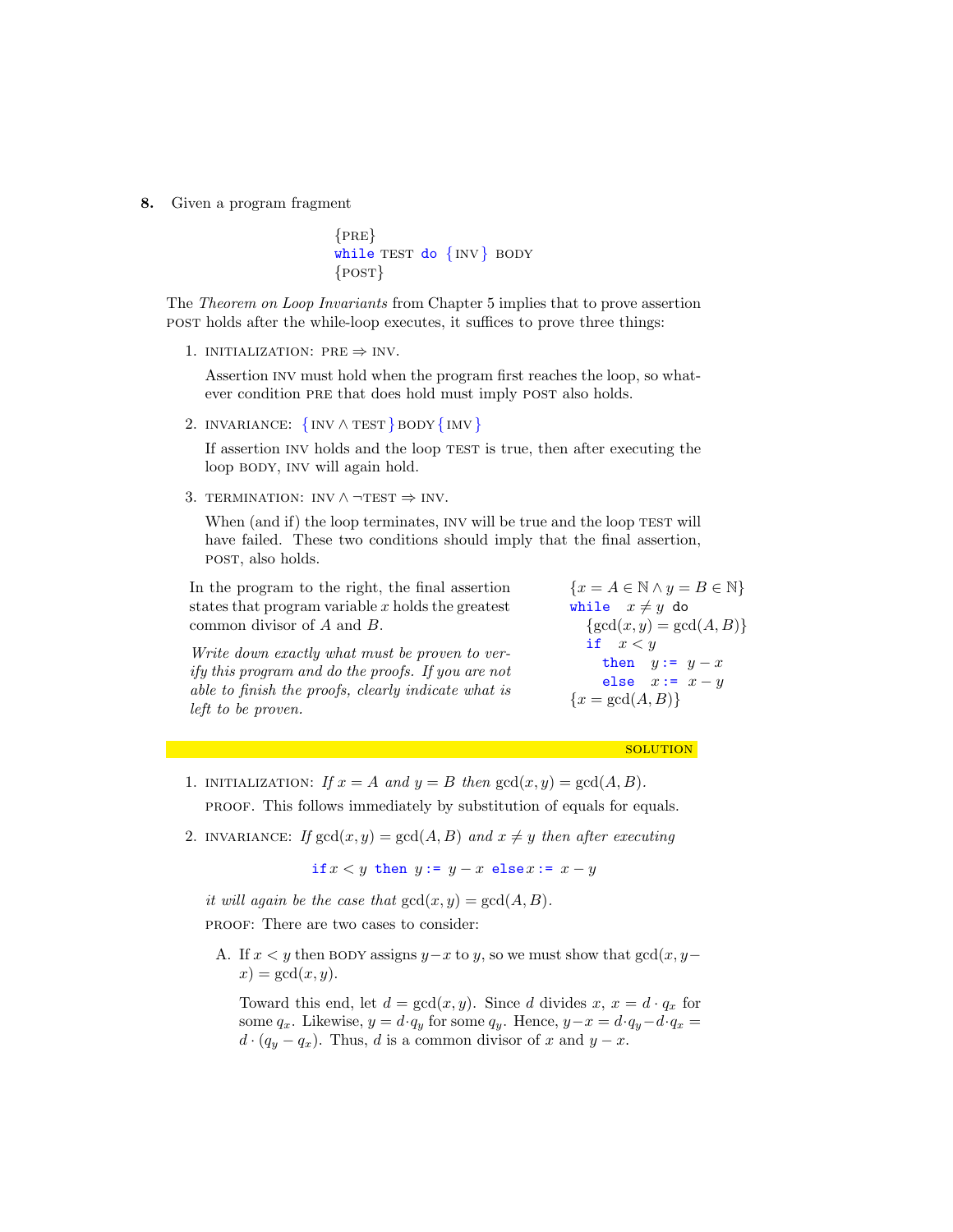We must now show that  $d$  is greater than any common divisor of  $x$ and  $y - x$ . Suppose d' is a common divisor, so that for some  $p_x$  and  $p_{xy}, x = d' \cdot p_x$  and  $y - x = d' \cdot p_{xy}$ . Adding  $x = d' \cdot q_x$  to both sides of the latter equation, we get  $y = d' \cdot p_{xy} + d' \cdot p_x = d' \cdot (p_{xy} - p_x)$ . Thus d' is a common divisor of x and y. Therefore,  $d' \leq \gcd(x, y) = d$ .

We have shown that d is a common divisor of x and  $y - x$ , and there is no greater common divisor. This makes  $d$  the greatest common divisor,  $d = \gcd(x, y - x)$ .

B. Similarly, if  $y - x$  then we must show  $gcd(x - y, y) = gcd(x, y)$ .

The proof is the same as for Case A, exchanging  $x$  and  $y$ .

3. TERMINATION: If  $gcd(x, y) = gcd(A, B)$  and  $x = y$  then  $x = gcd(A, B)$ . PROOF. Since  $x = y$ ,  $gcd(x, y) = gcd(x, x) = x$ . Therefore,  $gcd(A, B) =$  $gcd(x, y) = x$ , as desired.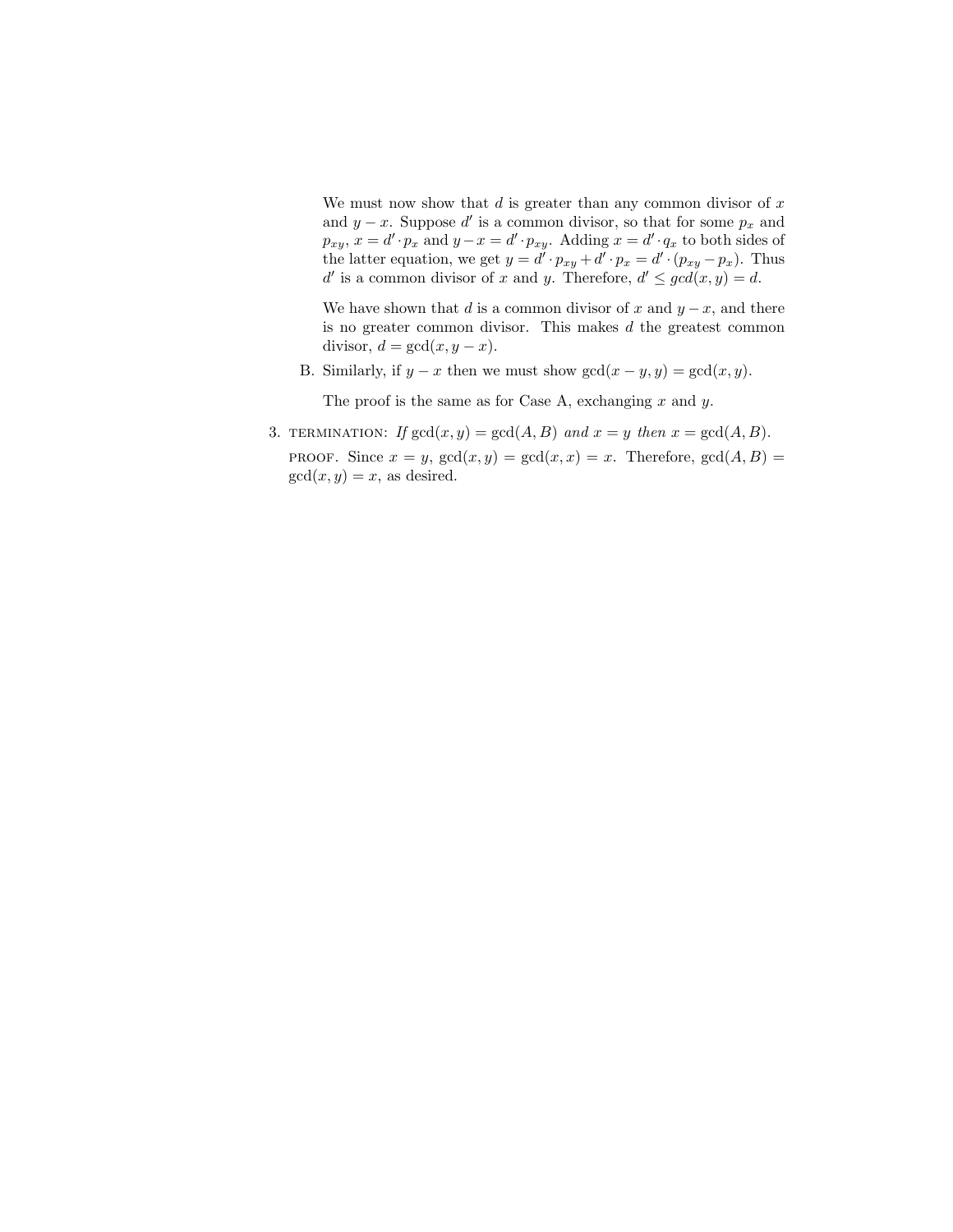9. Proposition [8.7](#page-0-0) (p. [154\)](#page-0-0) states

$$
\{P\} \ x := t \ Q\} \quad \text{if} \quad P \Rightarrow Q \begin{bmatrix} t \\ x \end{bmatrix}
$$

where  $Q\left\lceil\frac{t}{t}\right\rceil$  $\ddot{x}$ is the formula that results from substituting term  $t$  for identifier  $x$ in proposition Q.

Use this transformation to reduce

$$
\{A = qB + r \land r < B\} \text{ begin } q := q + 1; \ r := r - B \text{ end } \{A = qB + r\}
$$

to a purely arithmetic (containing no program statements) proposition, as is done in Example [8.8](#page-0-0) (p. [156.](#page-0-0)

**SOLUTION** 

$$
\{A = qB + r \wedge r < B\} \text{ begin } q := q + 1 \text{; } r := r - B \text{ end } \{A = qB + r\}
$$

reduces to

$$
\{A = qB + r \land r < B\}q := q + 1\{ \left(A = qB + r\right) \begin{bmatrix} r - B \\ r \end{bmatrix} \}
$$

reduces to

$$
(A = qB + r \land r < B) \Rightarrow (A = qB + r) \begin{bmatrix} r - B \\ r \end{bmatrix} \begin{bmatrix} q + 1 \\ q \end{bmatrix}
$$

applying the substitution  $\begin{bmatrix} r-B \end{bmatrix}$ r | first yields

$$
(A = qB + r \land r < B) \Rightarrow (A = qB + r - B) \begin{bmatrix} q+1\\q \end{bmatrix}
$$

applying the substitution  $\left[q+1\right]$ q next yields

$$
(A = qB + r \land r < B) \Rightarrow (A = (q+1)B + r - B)
$$

Simplifying  $(q + 1)B + (r - B)$  to  $qB + r$  we get

$$
(A = qB + r) \land r < B) \Rightarrow qB + r
$$

which is true.

COMMENT. This derivation does not introduce before-and-after variables  $q'$ and  $r'$  as we did earlier for this example. In contrast, it uses purely syntactic transformations (e.g. substitution) to reduce an assertion about a program fragment to a purely mathematical proposition.